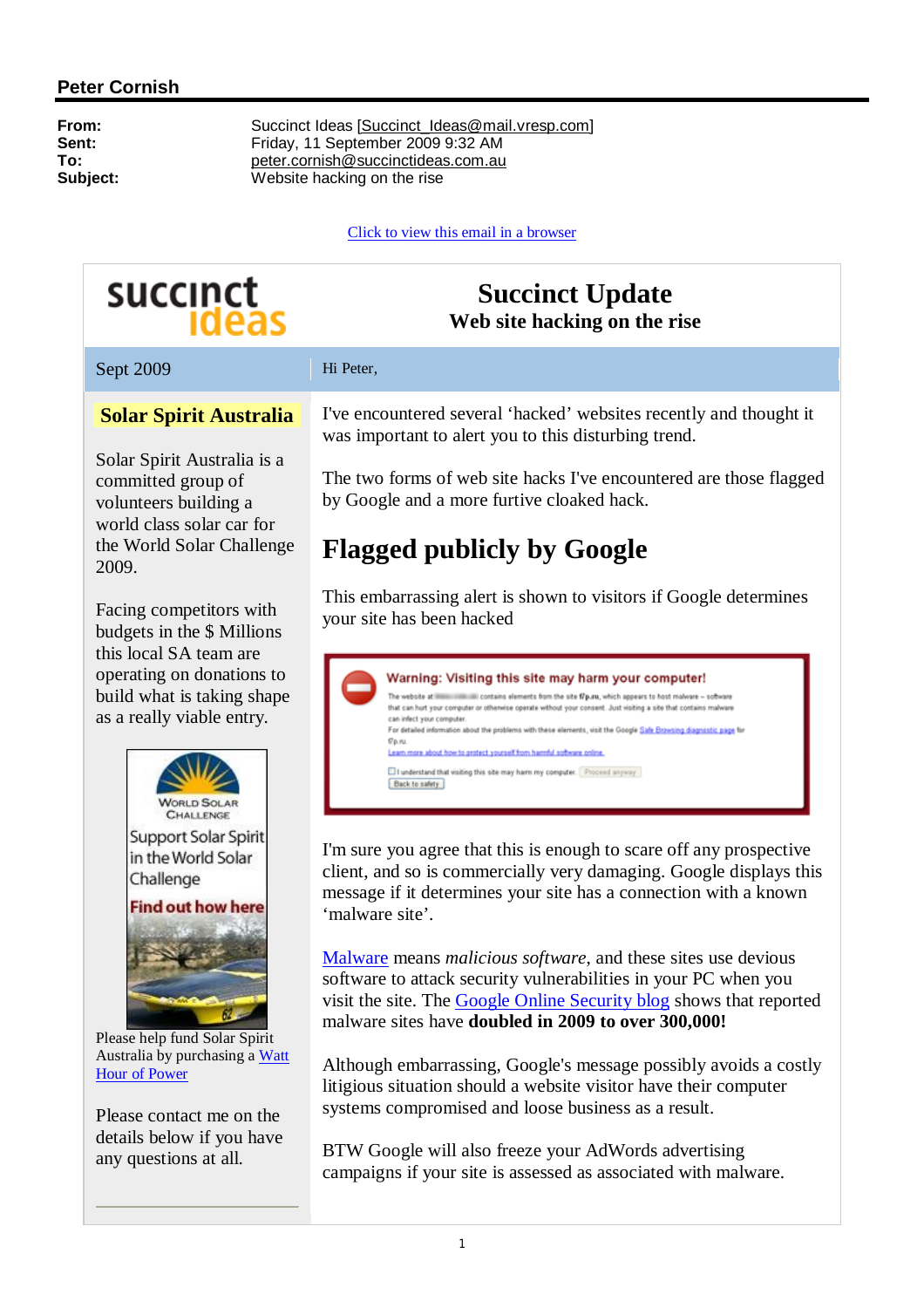Do you have a question on internet marketing that you would like answered ?

Email it to us and we will provide answers for the most popular questions in our next newsletter.

Your website's ability to promote your business comes to a grinding halt.

# **Cloaked hacking**

Possibly more sinister because you don't know your website has been compromised, these hacks use your site as a 'link farm'.

The hackers add links from your site to their target sites to help improve the ranking of their sites. Read more about the value of links here.

The infected sites I've stumbled over have links to extreme antisocial and/or sexually explicit sites.

Apart from draining your Google PageRank, the links in this case are thankfully not visible to your visitors, but are visible to search engines.

Consequently your site runs the risk of reduced search ranking because as Google advises in its website guidelines:

"...avoid links to web spammers or "bad neighborhoods" on the web, as your own ranking may be affected adversely by those links..."

So these apparently benign links can seriously erode your website's search ranking.

# **Am I hacked ?**

The most important aspect of this for business owners is how to detect and resolve any of this type of activity before clients or your business is exposed to any risk.

Google's **Safe Browsing Diagnostic** provides a quick and easy test to to assess the current status of your site:

[www.google.com/safebrowsing/diagnostic?site=<insert](http://www.google.com/safebrowsing/diagnostic?site=<insert) your website address here>

# **De-hacking your site**

If you find there is an issue with your site contact your web developer immediately to address it.

Normally the fix is technically simple; either removing the bad code or overwriting your published website with your offline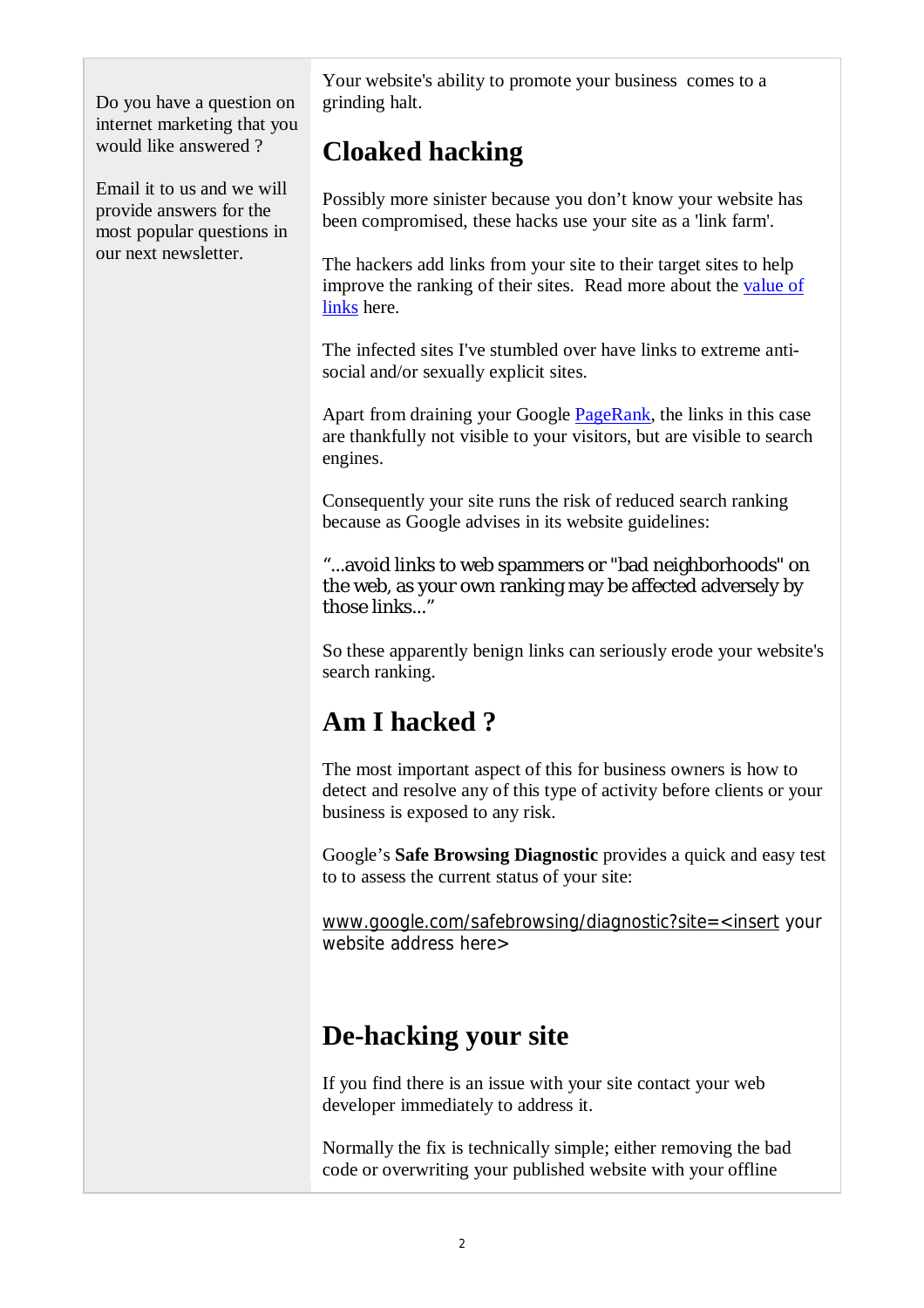## backup

You do have an offline backup of you website haven't you?

# **Declaring 'All Clear'**

You could sit and wait patiently for Google to finally decide that you have eradicated the hack, but during this time your site continues to scare off new and existing customers.

Google WebMasters Tools provides a reconsideration lodgement facility to formally advise Google you have removed the hack. I note also that Bing now has a similar process.

You will need to register your site with Google WebMasters which itself may require assistance your web developer and/or an internet marketer.

It all takes time but eventually you will get the business stealing alert message removed.

# **Hack Prevention**

How can you prevent hacks?

There is no simple answer; hackers are increasingly more sophisticated but here is a guide:

- Keep your PC's virus and spam software up to date
- Change passwords regularly
- Store your website's access details in a secure location
- Keep off-line backups of your site
- Monitor activity in your site
- Visit your own site occasionally

## **Summary**

The internet provides global exposure to prospective customers as well as villains. Be vigilant and stay informed.

I hope you find this helpful information to coax your website into becoming a viable sales tool.

sincerely,

Peter Cornish [peter.cornish@succinctideas.com.au](mailto:peter.cornish@succinctideas.com.au) 

If you do decide to plagiarise my work, please acknowledge it with a link to my website.